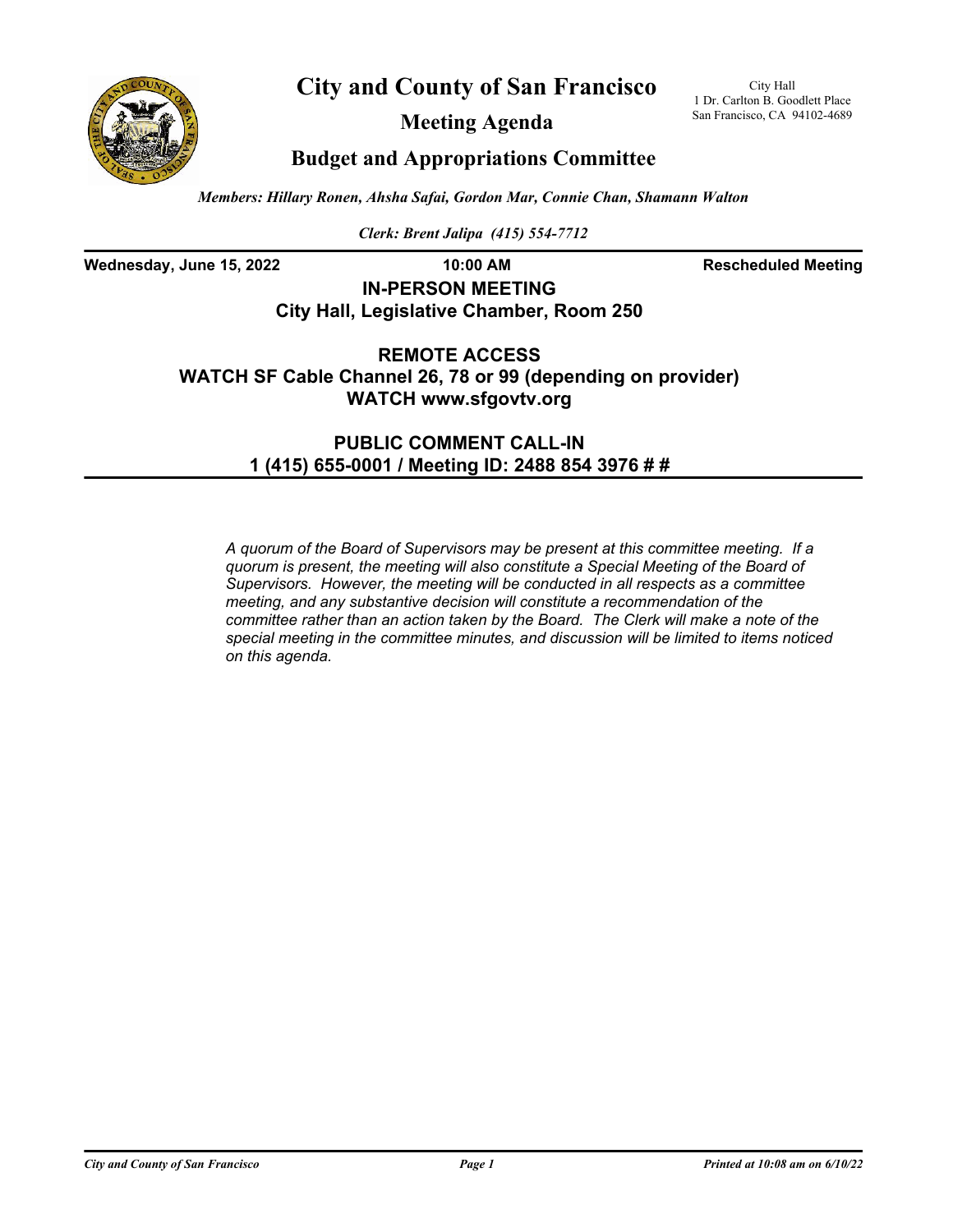## **Remote Access to Information and Participation**

*The Board of Supervisors and its committees will convene hybrid meetings that will allow in-person attendance, remote access, and public comment via teleconference. Visit the SFGovTV website at (www.sfgovtv.org) to stream the live meetings and watch meetings on demand or watch live meetings on San Francisco Cable Channels 26, 78 or 99 (depending on your provider). Members of the public may provide public comment in-person at the above noticed location or remotely via teleconference (detailed instructions available at: https://sfbos.org/remote-meeting-call). Individuals who wish to share documents during a hearing must provide them to the Clerk 48 hours in advance (brent.jalipa@sfgov.org); equipment is not available to share hard copy documents received in-person.*

*Members of the public attending in-person may be required to wear masks or adhere to current orders, please visit https://sfbos.org/in\_person\_meeting\_guidelines for the current guidelines.*

*Members of the public may also submit their comments by email to: brent.jalipa@sfgov.org; all comments received will be made a part of the official record. Regularly scheduled Budget and Finance Committee Meetings begin at 10:30 a.m. every Wednesday of each month. Committee agendas and their associated documents are available at https://sfbos.org/committees.*

*PUBLIC COMMENT CALL IN 1 (415) 655-0001 / Meeting ID: 2488 854 3976 # # (Press \*3 to enter the speaker line)*

*Please visit the Board's website (www.sfbos.org) regularly to be updated on the current situation as it affects the legislative process. For more information contact the Clerk, Brent Jalipa, at (415) 554-7712 or brent.jalipa@sfgov.org.*

# **ROLL CALL AND ANNOUNCEMENTS**

# **COMMUNICATIONS**

# **AGENDA CHANGES**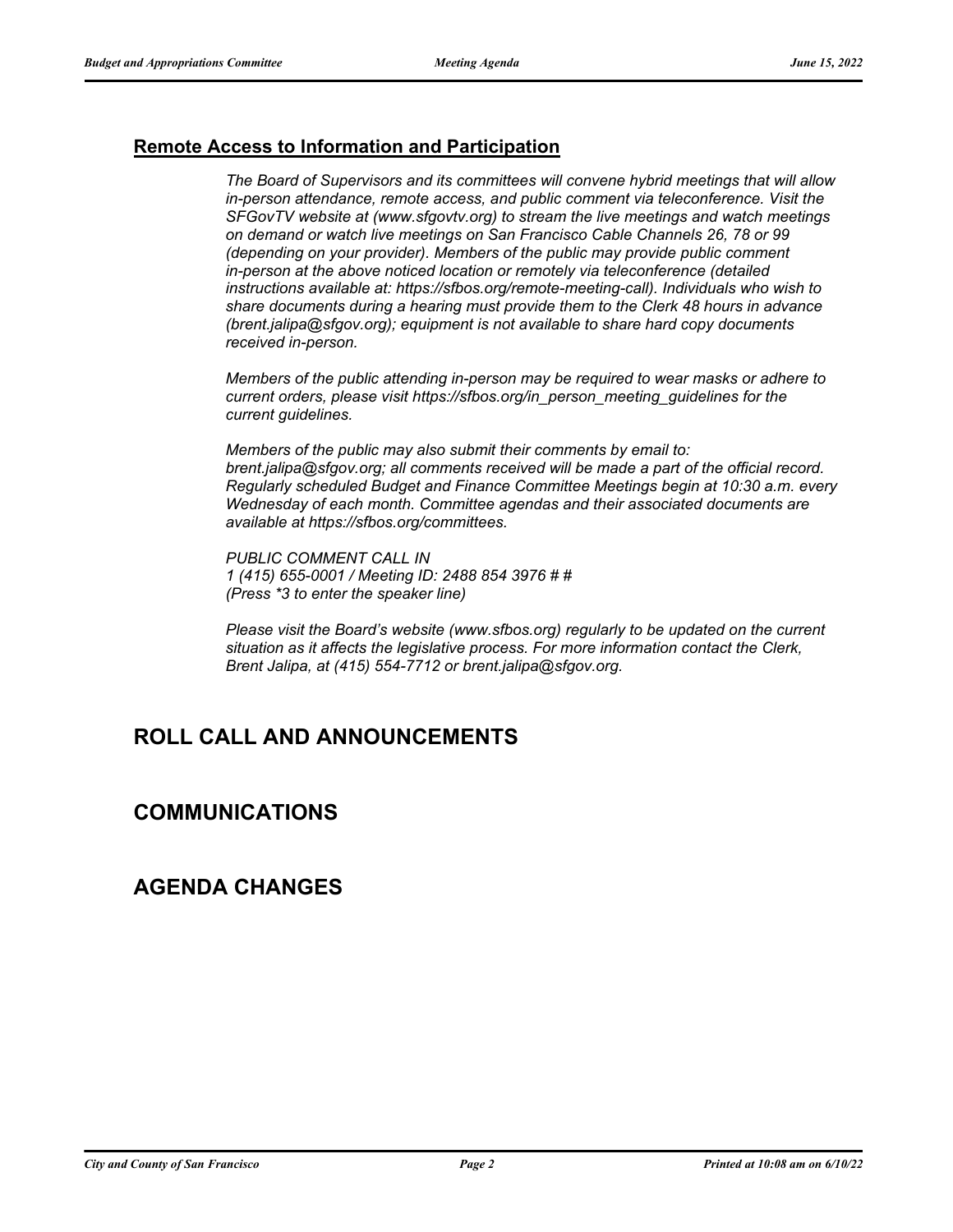# **REGULAR AGENDA**

### **1. [220694](http://sfgov.legistar.com/gateway.aspx?m=l&id=38886) [Hearing - Administrative Provisions - Contained in the Proposed Appropriation Ordinance for Departments - FYs 2022-2023 and 2023-2024]** Hearing on the administrative provisions contained in the proposed Appropriation Ordinance appropriating all estimated receipts and all estimated expenditures for Departments of the City and County of San Francisco as of June 1, 2022, for the Fiscal Years (FYs) ending June 30, 2023, and June 30, 2024. (Clerk of the Board)

6/1/22; RECEIVED.

6/7/22; RECEIVED AND ASSIGNED to the Budget and Appropriations Committee.

## **2. [220695](http://sfgov.legistar.com/gateway.aspx?m=l&id=38887) [Hearing - Administrative Provisions - Contained in the Proposed Annual Salary Ordinance - FYs 2022-2023 and 2023-2024]**

Hearing on the administrative provisions contained in the proposed Annual Salary Ordinance enumerating positions in the Annual Budget and Appropriation Ordinance for the Fiscal Years (FYs) ending June 30, 2023, and June 30, 2024, continuing, creating, or establishing these positions; enumerating and including therein all positions created by Charter or State law for which compensations are paid from City and County funds and appropriated in the Annual Appropriation Ordinance; authorizing appointments or continuation of appointments thereto; specifying and fixing the compensations and work schedules thereof; and authorizing appointments to temporary positions and fixing compensations therefore. (Clerk of the Board)

6/1/22; RECEIVED.

6/7/22; RECEIVED AND ASSIGNED to the Budget and Appropriations Committee.

## **3. [220719](http://sfgov.legistar.com/gateway.aspx?m=l&id=38911) [Hearing - Controller's Comment on Revenue Estimates and Nine-Month Financial Report]**

### **Sponsor: Ronen**

Hearing to discuss the Controller's comment on revenue estimates assumed in the Mayor's Fiscal Years 2022-2023 and 2023-2024 proposed budget; and a nine-month report on the status of City finances; and requesting the Office of the Controller to report.

6/7/22; RECEIVED AND ASSIGNED to the Budget and Appropriations Committee.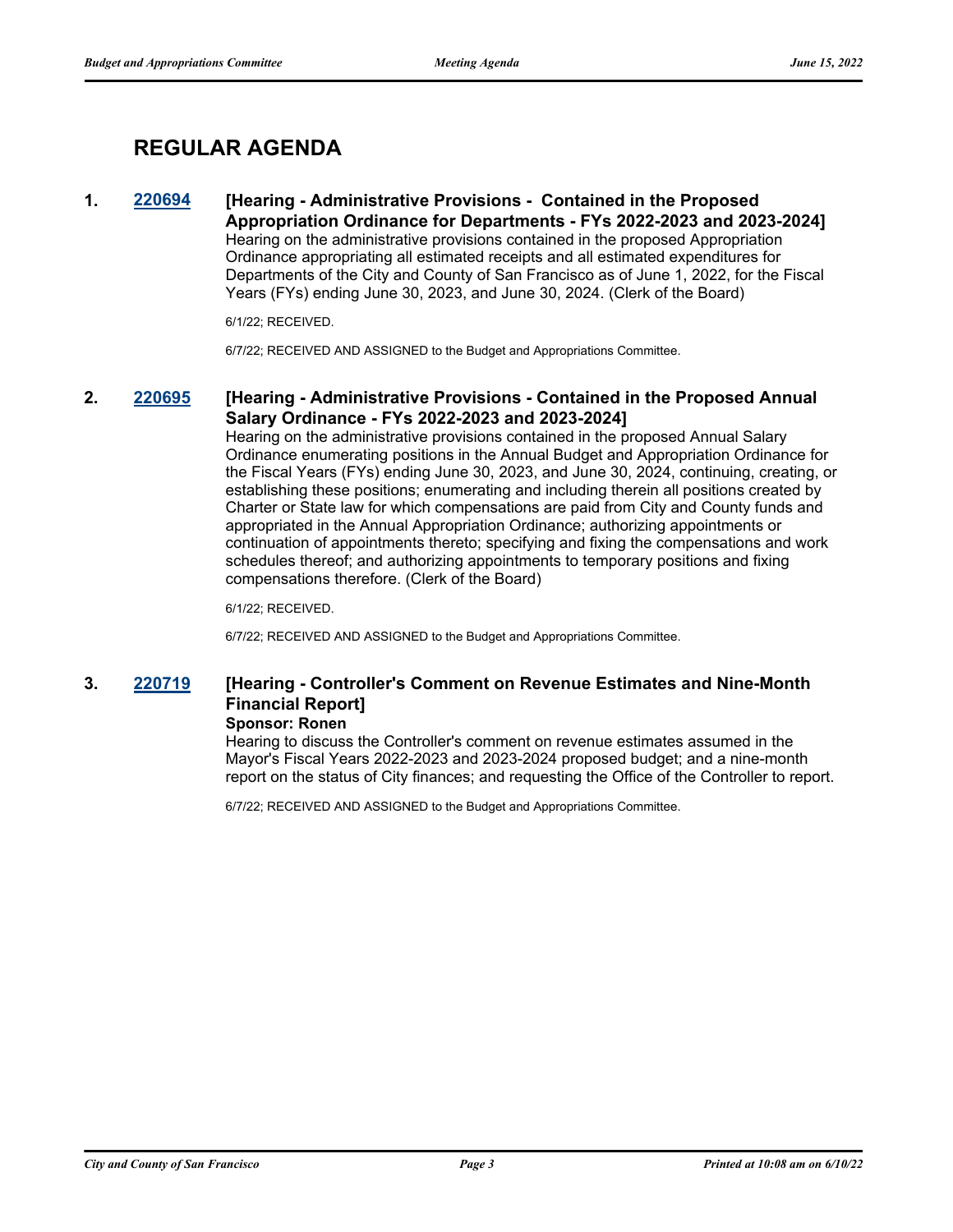## **4. [220669](http://sfgov.legistar.com/gateway.aspx?m=l&id=38861) [Budget and Appropriation Ordinance for Departments - FYs 2022-2023 and 2023-2024]**

### **Sponsor: Mayor**

Budget and Appropriation Ordinance appropriating all estimated receipts and all estimated expenditures for Departments of the City and County of San Francisco as of June 1, 2022, for the Fiscal Years (FYs) ending June 30, 2023, and June 30, 2024.

6/1/22; RECEIVED.

6/7/22; ASSIGNED to the Budget and Appropriations Committee.

*The following departments are scheduled to appear before the Budget and Appropriations Committee on June 15, 2022:*

*Economic and Workforce Development, Office of the Planning Department Assessor/Recorder, Office of the Treasurer and Tax Collector, Office of the Controller, Office of the General City Responsibility City Attorney, Office of the Health Service System City Administrator, Office of the Technology, Department of Human Rights Commission Public Works Streets and Sanitation, Department of Mayor, Office of the Ethics Commission Elections, Department of Community Investment and Infrastructure Board of Supervisors*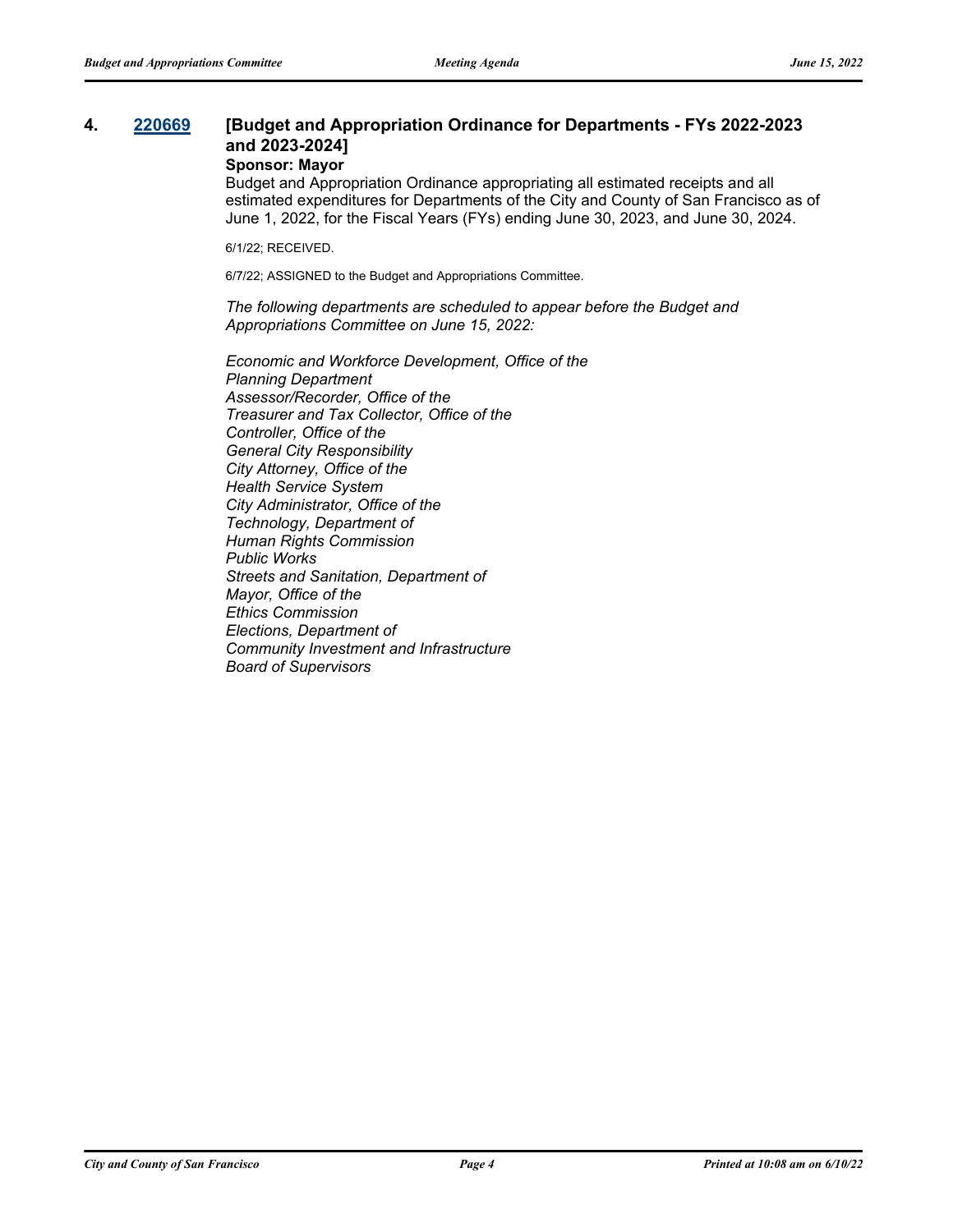#### **5. [220670](http://sfgov.legistar.com/gateway.aspx?m=l&id=38862) [Annual Salary Ordinance - FYs 2022-2023 and 2023-2024] Sponsor: Mayor**

Annual Salary Ordinance enumerating positions in the Annual Budget and Appropriation Ordinance for the Fiscal Years (FYs) ending June 30, 2023, and June 30, 2024, continuing, creating, or establishing these positions; enumerating and including therein all positions created by Charter or State law for which compensations are paid from City and County funds and appropriated in the Annual Appropriation Ordinance; authorizing appointments or continuation of appointments thereto; specifying and fixing the compensations and work schedules thereof; and authorizing appointments to temporary positions and fixing compensations therefore.

6/1/22; RECEIVED.

6/7/22; ASSIGNED to the Budget and Appropriations Committee.

*The following departments are scheduled to appear before the Budget and Appropriations Committee on June 15, 2022:*

*Economic and Workforce Development, Office of the Planning Department Assessor/Recorder, Office of the Treasurer and Tax Collector, Office of the Controller, Office of the General City Responsibility City Attorney, Office of the Health Service System City Administrator, Office of the Technology, Department of Human Rights Commission Public Works Streets and Sanitation, Department of Mayor, Office of the Ethics Commission Elections, Department of Community Investment and Infrastructure Board of Supervisors*

## **6. [220685](http://sfgov.legistar.com/gateway.aspx?m=l&id=38877) [Trial Courts Courthouse Construction Fund - Rescission of Superior Court Surcharges for Court Construction]**

### **Sponsor: Mayor**

Ordinance rescinding the \$50 surcharge on civil, family, or probate filings in San Francisco Superior Court under Board Resolution No. 714-92 that the City previously collected to support the acquisition, rehabilitation, construction, and financing of courtrooms or courtroom buildings.

6/1/22; RECEIVED.

6/7/22; ASSIGNED to the Budget and Appropriations Committee.

## **7. [220678](http://sfgov.legistar.com/gateway.aspx?m=l&id=38870) [Police Code - Fixed Place Outdoor Amplified Sound Permit and License Fees]**

### **Sponsor: Mayor**

Ordinance amending the Police Code to update the Fixed Place Outdoor Amplified Sound permit filing fee, permit amendment filing fee, and license fee to current amounts.

6/1/22; RECEIVED.

6/7/22; ASSIGNED to the Budget and Appropriations Committee.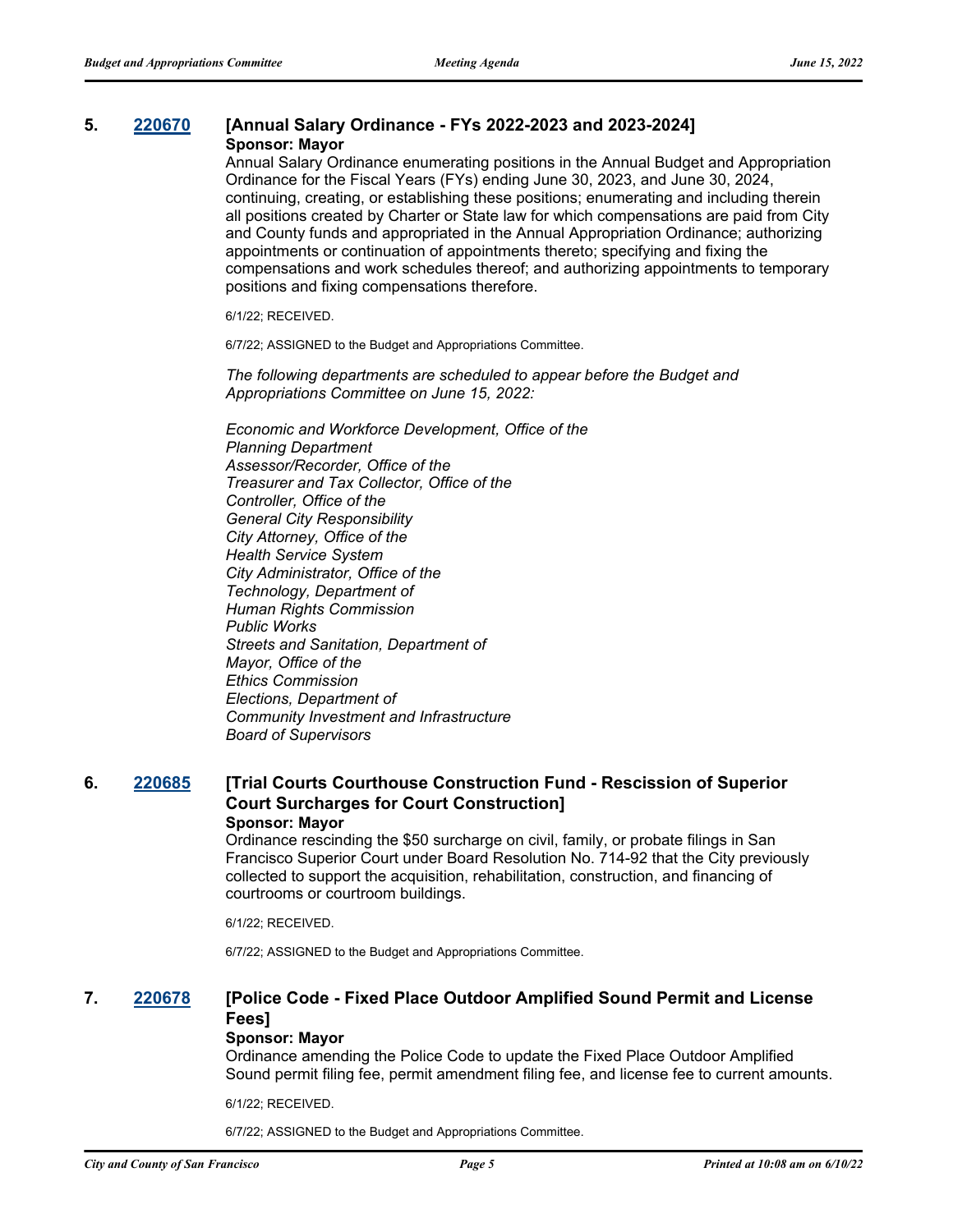## **8. [220681](http://sfgov.legistar.com/gateway.aspx?m=l&id=38873) [Administrative Code - Reproduction and Notary Fees - Department of Administrative Services]**

**Sponsor: Mayor**

Ordinance amending the Administrative Code to increase the fees imposed by the Department of Administrative Services for reproduction and notary services provided to the public.

6/1/22; RECEIVED.

6/5/22; NOTICED.

6/7/22; ASSIGNED to the Budget and Appropriations Committee.

6/10/22; NOTICED.

### **9. [220689](http://sfgov.legistar.com/gateway.aspx?m=l&id=38881) [Accept and Expend Grant - Retroactive - State of California - Opportunities for All Initiative - #CaliforniansForAll Youth Jobs Corps Program Grant - Up to \$11,790,072] Sponsor: Mayor**

Resolution retroactively authorizing the Human Rights Commission to accept and expend a grant in the amount of up to \$11,790,072 from the State of California to support and expand youth programming, #CaliforniansForAll Youth Jobs Corps, under the Opportunities for All initiative for the period of April 20, 2022, through May 1, 2024.

6/1/22; RECEIVED.

6/7/22; RECEIVED AND ASSIGNED to the Budget and Appropriations Committee.

## **10. [220676](http://sfgov.legistar.com/gateway.aspx?m=l&id=38868) [Proposed Interim Budget - Office of Community Investment and Infrastructure, Operating as Successor Agency to the San Francisco Redevelopment Agency - FY2022-2023]**

#### **Sponsor: Mayor**

Resolution approving the Fiscal Year (FY) 2022-2023 Interim Budget of the Office of Community Investment and Infrastructure, operating as the Successor Agency to the San Francisco Redevelopment Agency.

6/1/22; RECEIVED.

6/7/22; RECEIVED AND ASSIGNED to the Budget and Appropriations Committee.

## **11. [220677](http://sfgov.legistar.com/gateway.aspx?m=l&id=38869) [Office of Community Investment and Infrastructure, Operating as Successor Agency to the San Francisco Redevelopment Agency - FY2022-2023 Budget - Bond Issuance Not to Exceed \$99,680,000] Sponsor: Mayor**

Resolution approving the Fiscal Year (FY) 2022-2023 Budget of the Office of Community Investment and Infrastructure operating as the Successor Agency to the San Francisco Redevelopment Agency; and approving the Issuance by OCII of Bonds in an aggregate principal amount not to exceed \$99,680,000 for the purpose of financing a portion of OCII's enforceable obligations.

6/1/22; RECEIVED.

6/7/22; RECEIVED AND ASSIGNED to the Budget and Appropriations Committee.

# **ADJOURNMENT**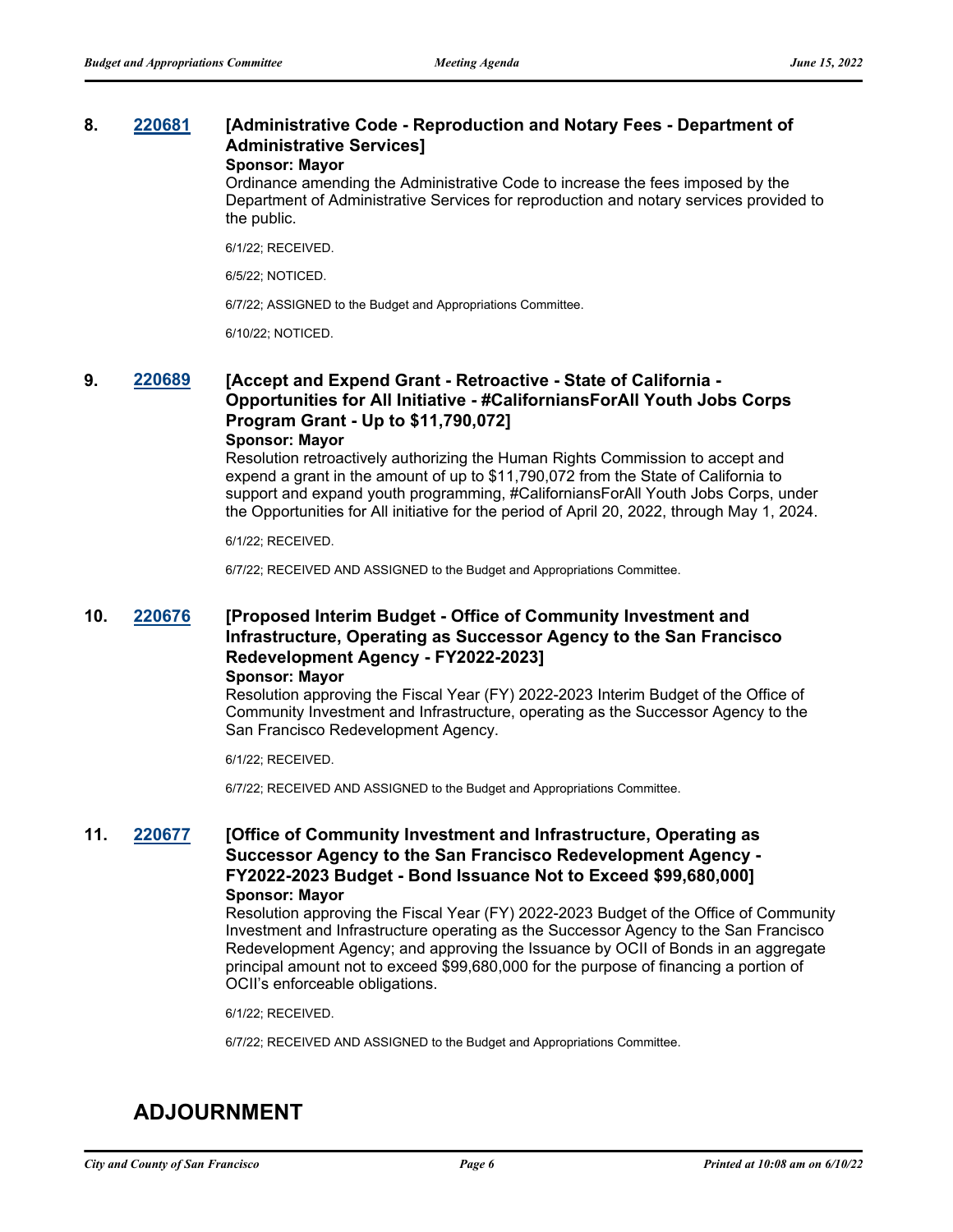# **LEGISLATION UNDER THE 30-DAY RULE**

*NOTE: The following legislation will not be considered at this meeting. Board Rule 3.22 provides that when an Ordinance or Resolution is introduced which would CREATE OR REVISE MAJOR CITY POLICY, the Committee to which the legislation is assigned shall not consider the legislation until at least thirty days after the date of introduction. The provisions of this rule shall not apply to the routine operations of the departments of the City or when a legal time limit controls the hearing timing. In general, the rule shall not apply to hearings to consider subject matter when no legislation has been presented, nor shall the rule apply to resolutions which simply URGE action to be taken.*

*(There is no legislation pending under the 30-Day Rule.)*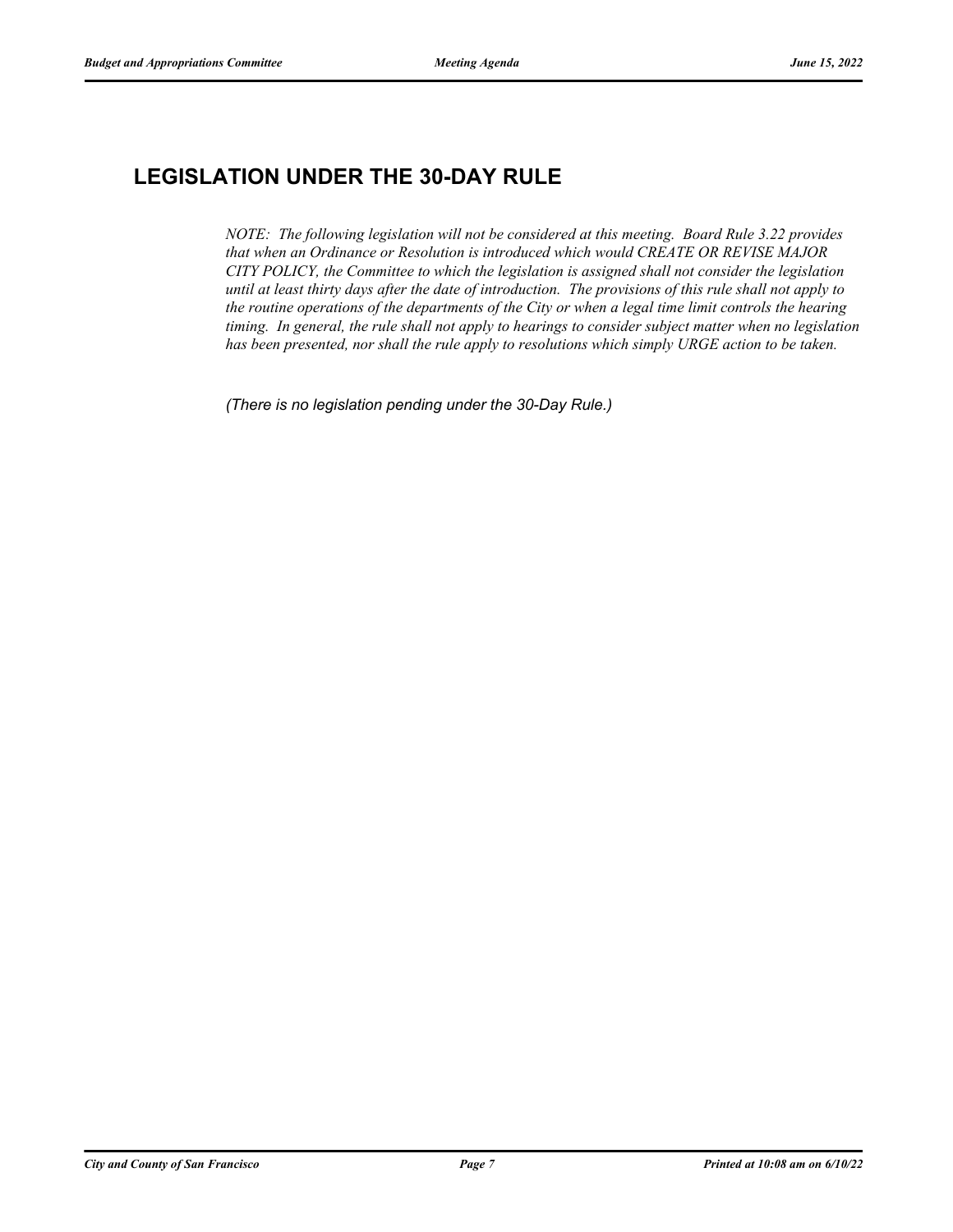### **Agenda Item Information**

Each item on the Consent or Regular agenda may include the following documents:

1) Legislation

2) Budget and Legislative Analyst report

3) Department or Agency cover letter and/or report

4) Public correspondence

These items are available for review at City Hall, 1 Dr. Carlton B. Goodlett Place, Room 244, Reception Desk or at https://sfbos.org/legislative-research-center-lrc.

### **Meeting Procedures**

The Board of Supervisors is the legislative body of the City and County of San Francisco. The Board has several standing committees where legislation is the subject of hearings at which members of the public are urged to testify. The full Board does not hold a second public hearing on measures which have been heard in committee.

Board procedures do not permit: 1) persons in the audience to vocally express support or opposition to statements by Supervisors or by other persons testifying; 2) ringing and use of cell phones, pagers, and similar sound-producing electronic devices; 3) bringing in or displaying signs in the meeting room; and 4) standing in the meeting room. Each member of the public will be allotted the same maximum number of minutes to speak as set by the President or Chair at the beginning of each item or public comment, excluding City representatives; except that public speakers using interpretation assistance will be allowed to testify for twice the amount of the public testimony time limit. If simultaneous interpretation services are used, speakers will be governed by the public testimony time limit applied to speakers not requesting interpretation assistance. Members of the public who want a document displayed should provide in advance of the meeting to the Clerk of the Board (bos.legislation@sfgov.org), clearly state such during testimony, and subsequently request the document be removed when they want the screen to return to live coverage of the meeting. Hard copy documents may no be shared during in-person meetings.

IMPORTANT INFORMATION: The public is encouraged to testify at Committee meetings. Persons unable to attend the meeting may submit to the City, by the time the proceedings begin, written comments regarding the agenda items. These comments will be made a part of the official public record and shall be brought to the attention of the Board of Supervisors. Written communications expected to be made a part of the official file should be submitted to the Clerk of the Board or Clerk of a Committee: 1 Dr. Carlton B. Goodlett Place, Room 244, San Francisco, CA 94102. Communications which are not received prior to the hearing may be delivered to the Clerk of the Board or Clerk of the Committee and will be shared with the Members.

COPYRIGHT: All system content that is broadcasted live during public proceedings is secured by High-bandwidth Digital Content Protection (HDCP), which prevents copyrighted or encrypted content from being displayed or transmitted through unauthorized devices. Members of the public who wish to utilize chamber digital, audio and visual technology may not display copyrighted or encrypted content during public proceedings.

AGENDA PACKET: Available on the internet at https://www.sfbos.org/meetings. Meetings are cablecast on SFGovTV, the Government Channel, at www.sfgovtv.org or Cable Channels 26, 78 or 99 (depending on your provider). For USB copies call (415) 554-4188.

LANGUAGE INTERPRETERS: Language services are available in Spanish, Chinese and Filipino at all regular and special Board and Committee meetings if made at least 48 hours in advance of the meeting to help ensure availability. For more information or to request services: Contact Wilson Ng or Arthur Khoo at (415) 554-5184.

傳譯服務: 所有常規及特別市參事會會議和常務委員會會議將提供西班牙文, 中文以及菲律賓文的傳譯服務, 但必須 在會議前最少48小時作出請求, 以確保能獲取到傳譯服務. 將因應請求提供交替傳譯服務, 以便公眾向有關政府機構 發表意見. 如需更多資訊或請求有關服務, 請致電(415) 554-5184聯絡我們.

AVISO EN ESPAÑOL: Los servicios de idiomas están disponibles en español, chino, y filipino en todas las reunions regulares y reuniones especiales de la Junta, de los Comités, si se solicita por lo menos 48 horas antes de la reunión para ayudar a garantizar su disponibilidad. Para más información o solicitar servicios, por favor contactar a (415) 554-5184.

PAUNAWA: Mayroong serbisyong pang-wika sa Espanyol, Tsino at Pilipino para sa lahat ng mga regular at espesyal na pagpupulong ng Board, at Komite ng Board. Sa kasalukuyan, mayroong serbisyo sa wikang Pilipino na maaaring hilingin, 48